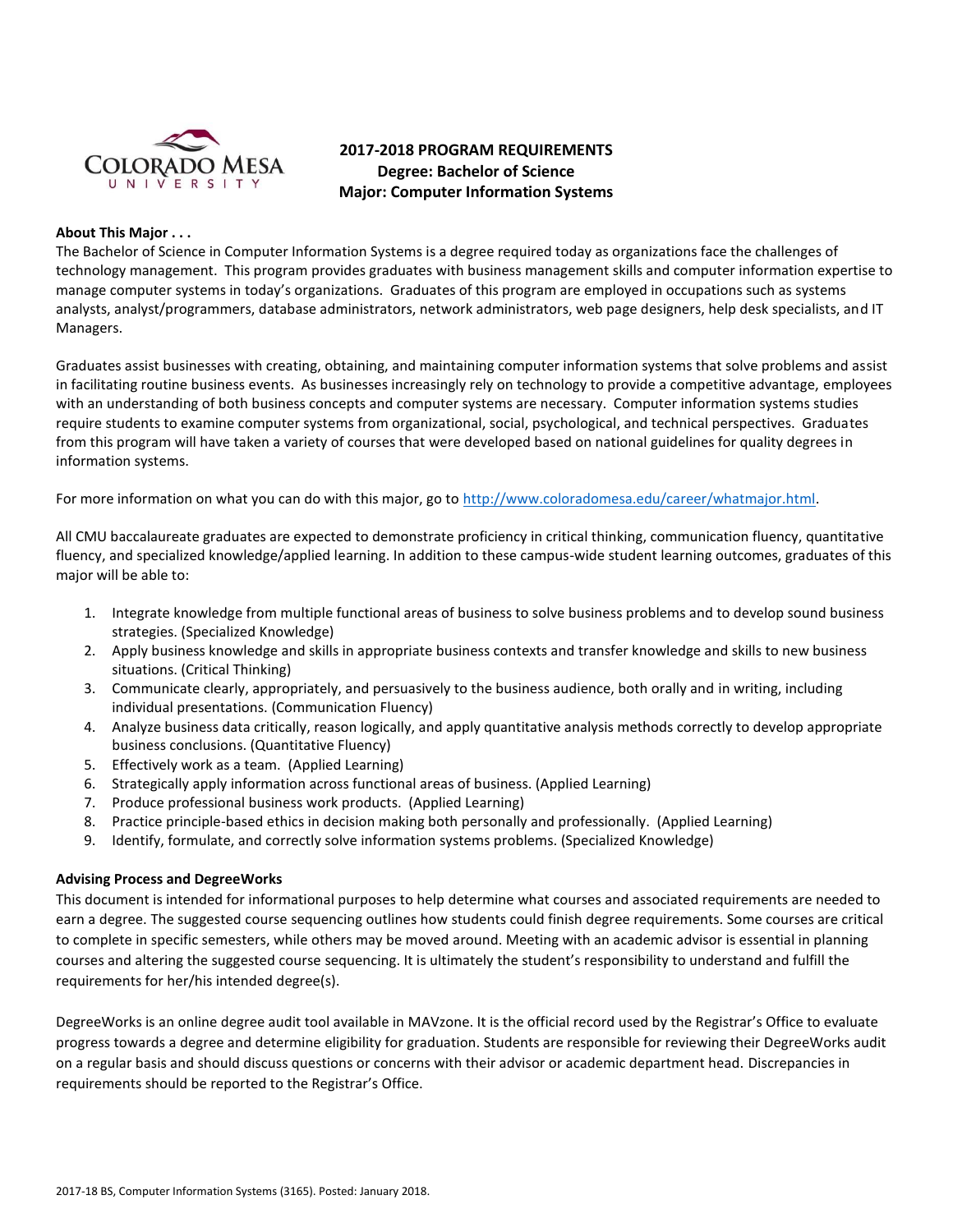### **Graduation Process**

Students must complete the following in the first two months of the semester prior to completing their degree requirements:

- Review their DegreeWorks audit and create a plan that outlines how unmet requirements will be met in the final semester.
- Meet with their advisor and modify their plan as needed. The advisor must approve the final plan.
- Submit the "Intent to Graduate" form to the Registrar's Office to officially declare the intended graduation date and commencement ceremony plans.
- Register for all needed courses and complete all requirements for each degree sought.

Submission deadlines and commencement details can be found at [http://www.coloradomesa.edu/registrar/graduation.html.](http://www.coloradomesa.edu/registrar/graduation.html) If a student's petition for graduation is denied, it will be her/his responsibility to consult the Registrar's Office regarding next steps.

# **INSTITUTIONAL DEGREE REQUIREMENTS**

The following institutional degree requirements apply to all CMU baccalaureate degrees. Specific programs may have different requirements that must be met in addition to institutional requirements.

- 120 semester hours minimum.
- Students must complete a minimum of 30 of the last 60 hours of credit at CMU, with at least 15 semester hours in major discipline courses numbered 300 or higher.
- 40 upper-division credits (an alternative credit limit applies to the Bachelor of Applied Science degree).
- 2.00 cumulative GPA or higher in all CMU coursework.
- A course may only be used to fulfill one requirement for each degree/certificate.
- No more than six semester hours of independent study courses can be used toward the degree.
- Non-traditional credit, such as advanced placement, credit by examination, credit for prior learning, cooperative education and internships, cannot exceed 30 semester credit hours for a baccalaureate degree; A maximum of 15 of the 30 credits may be for cooperative education, internships, and practica.
- Pre-collegiate courses (usually numbered below 100) cannot be used for graduation.
- Capstone exit assessment/projects (e.g., Major Field Achievement Test) requirements are identified under Program-Specific Degree Requirements.
- The Catalog Year determines which program sheet and degree requirements a student must fulfill in order to graduate. Visit with your advisor or academic department to determine which catalog year and program requirements you should follow.
- See "Requirements for Undergraduate Degrees and Certificates" in the catalog for a complete list of graduation requirements.

# **PROGRAM-SPECIFIC DEGREE REQUIREMENTS**

Must receive a grade of "C" or higher in all major requirements.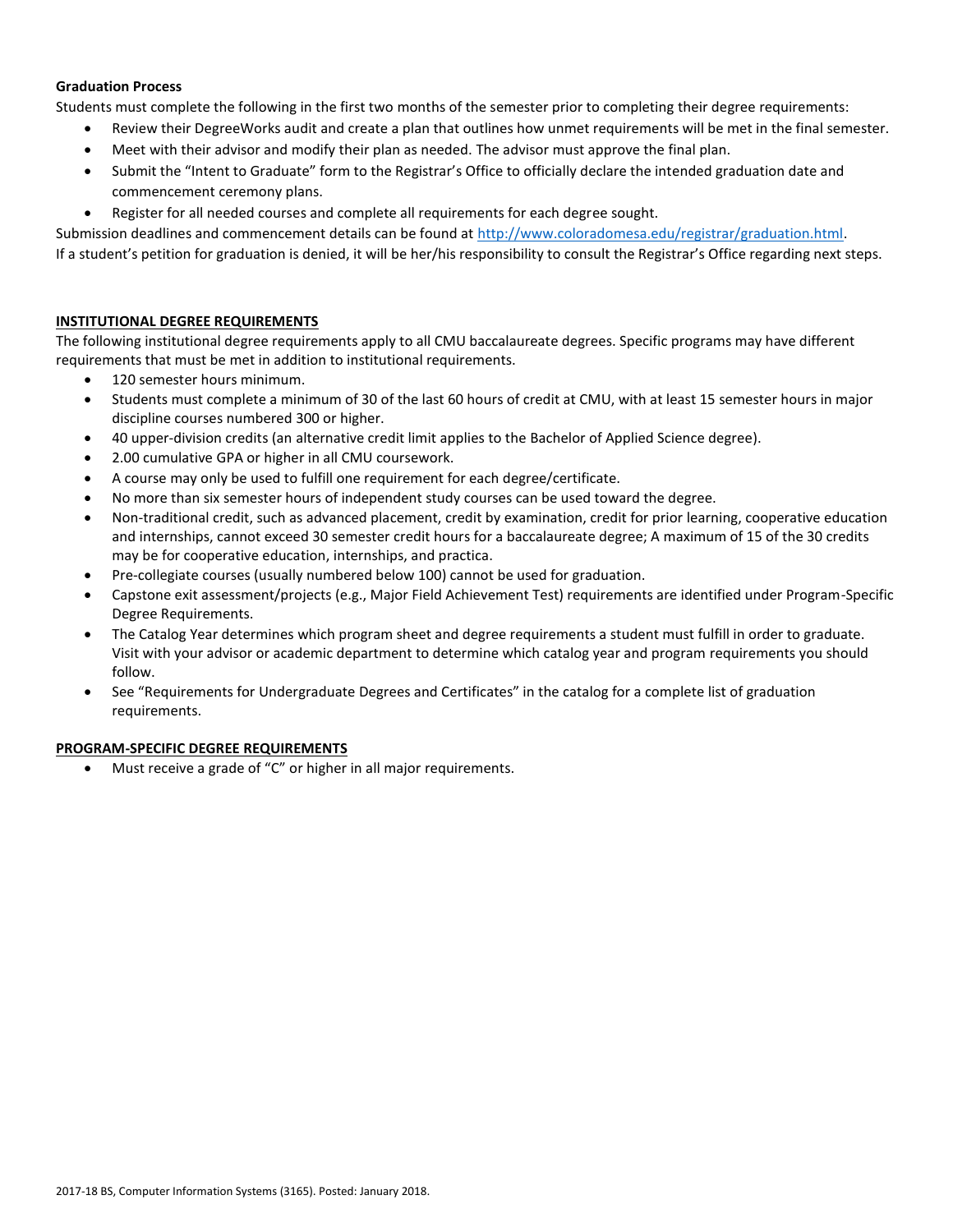### **ESSENTIAL LEARNING REQUIREMENTS** (31 semester hours)

See the current catalog for a list of courses that fulfill the requirements below. If a course is an Essential Learning option and a requirement for your major, you must use it to fulfill the major requirement and make a different selection for the Essential Learning requirement.

**English** (6 semester hours, must receive a grade of "C" or better and must be completed by the time the student has 60 semester hours.)

- ENGL 111 English Composition (3)
- ENGL 112 English Composition (3)

**Mathematics** (3 semester hours, must receive a grade of "C" or better, must be completed by the time the student has 60 semester hours.)

- MATH 113 College Algebra (4) or higher
	- 3 credits apply to the Essential Learning requirements and 1 credit applies to elective credit

**Humanities** (3 semester hours)

 $\Box$  Select one Humanities course (3)

**Social and Behavioral Sciences** (6 semester hours)

- $\Box$  Select one Social and Behavioral Sciences course (3)
- $\Box$  Select one Social and Behavioral Sciences course (3)

**Natural Sciences** (7 semester hours, one course must include a lab)

- $\Box$  Select one Natural Sciences course (3)
- $\square$  Select one Natural Sciences course with a lab (4)

### **History** (3 semester hours)

 $\Box$  Select one History course (3)

**Fine Arts** (3 semester hours)

 $\square$  Select one Fine Arts course (3)

#### **OTHER LOWER-DIVISION REQUIREMENTS**

**Wellness Requirement** (2 semester hours)

- $\Box$  KINE 100 Health and Wellness (1)
- $\Box$  Select one Activity course (1)

# **Essential Learning Capstone** (4 semester hours)

Essential Learning Capstone must be taken after completion of the Essential Learning English and Mathematics requirements, and when a student has earned between 45 and 75 hours.

- ESSL 290 Maverick Milestone (3)
- $\Box$  ESSL 200 Essential Speech (1)

# **FOUNDATION COURSES** (12 semester hours)

- $\Box$  ACCT 201 Principles of Financial Accounting (3)
- $\Box$  CISB 205 Advanced Business Software (3)
- $\Box$  One of the following courses:
	- CISB 206 Business Application Programming (3)
	- CSCI 111 CS1: Foundations of Computer Science (3)
	- Other Object-Oriented Programming Course approved by advisor (3)
- $\Box$  CISB 210 Fundamentals of Information Systems (3)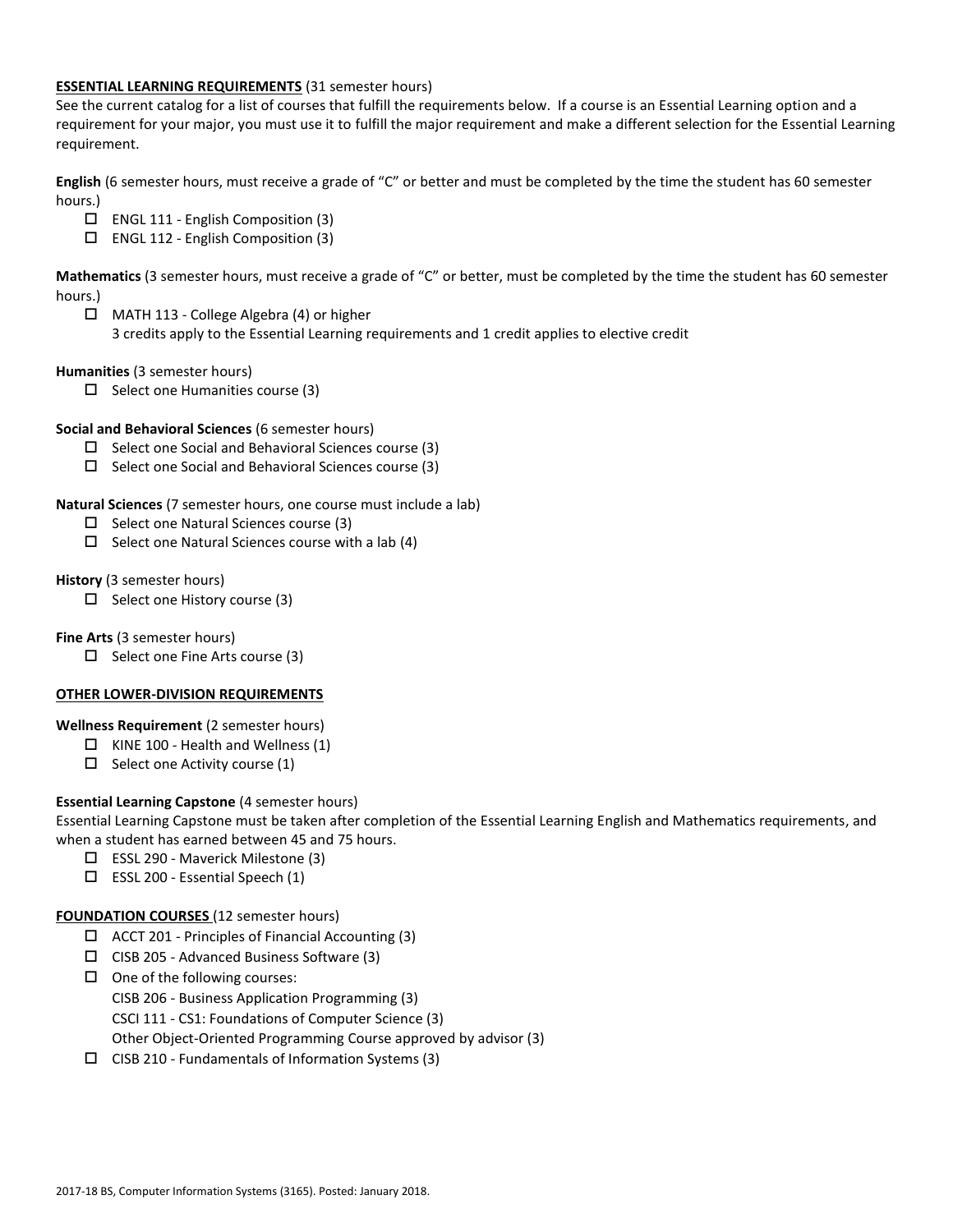#### **BS, COMPUTER INFORMATION SYSTEMS REQUIREMENTS** (54 semester hours, must earn a grade of "C" or better in each course)

#### **Computer Information Systems Core** (27 semester hours)

- $\Box$  One of the following courses:
	- CISB 101 Business Information Technology (3)
	- CISB 305 Solving Problems using Spreadsheets (3)
	- CISB 306 Solving Problems using Databases (3)
- $\Box$  CIST 309 Enterprise Systems (3)
- $\Box$  CISB 315 Information Systems Infrastructure (3)
- $\square$  CISB 331 Advanced Business Programming (3)
- CISB 410 Project Management (3)
- $\Box$  CISB 442 Systems Analysis and Design (3)
- $\Box$  CISB 451 Database Administration (3)
- $\Box$  CISB 470 Management of Information Systems (3)
- $\square$  CISB 471 Advanced Information Systems (3)

# **Business Support Classes** (21 semester hours)

- $\Box$  ACCT 202 Principles of Managerial Accounting (3)
- BUGB 349 Legal Environment of Business (3)
- ECON 201 Principles of Macroeconomics (3)
- $\Box$  ECON 202 Principles of Microeconomics (3)
- $\Box$  FINA 301 Managerial Finance (3)
- $\Box$  MANG 201 Principles of Management (3)
- $\Box$  MARK 231 Principles of Marketing (3)

# **Quantitative Analysis Courses** (6 semester hours)

- $\Box$  One of the following courses: CISB 241 - Introduction to Business Analysis (3) STAT 241 - Introduction to Business Analysis (3)
- $\Box$  One of the following courses: MANG 341 - Quantitative Decision Making (3) CISB 341 - Quantitative Decision Making (3)

**GENERAL ELECTIVES** (All college level courses appearing on your final transcript, not listed above that will bring your total semester hours to 120 hours. 17 semester hours, 4-7 hours of upper division may be needed. It is highly recommended that at least 3 hours must be individualized studies such as Cooperative Education, Directed Readings, or Independent Study. Recommended: TECI 260, CISB 460, CISB 305, or CISB 306.)

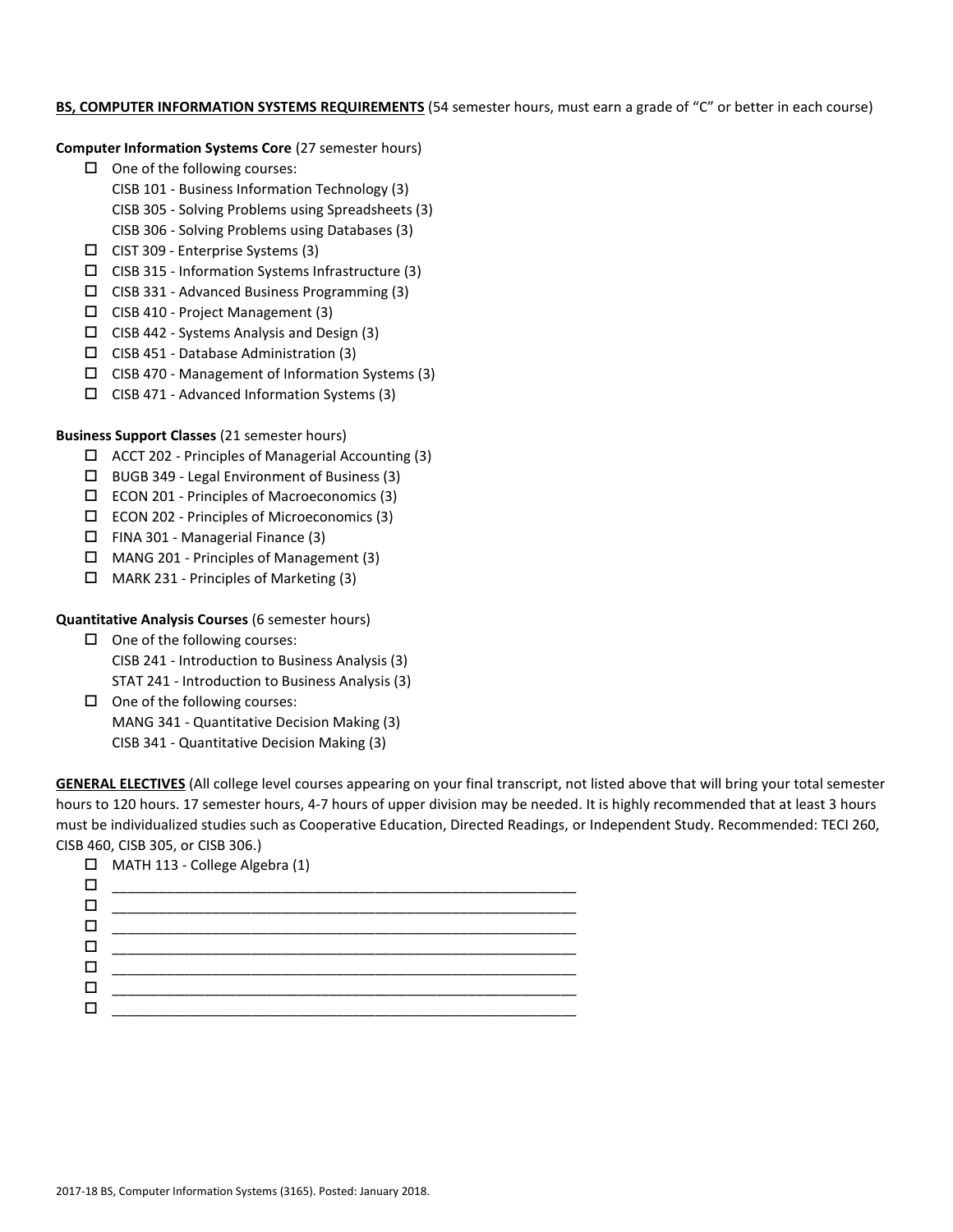# **Freshman Year, Fall Semester: 16 credits**

- CISB 101 Business Information Technology (3) or CISB 305 Solving Problems using Spreadsheets (3) or CISB 306 Solving Problems using Databases (3)
- ENGL 111 English Composition (3)
- MATH 113 College Algebra (4)
- Essential Learning History (3)
- Essential Learning Humanities (3)

### **Freshman Year, Spring Semester: 15 credits**

- CISB 205 Advanced Business Software (3)
- ENGL 112 English Composition (3)
- CISB 210 Fundamentals of Information Systems (3)
- Essential Learning Fine Arts (3)
- Essential Learning Social and Behavioral Science (3)

# **Sophomore Year, Fall Semester: 15 credits**

- ACCT 201 Principles of Financial Accounting (3)
- CISB 206 Business Application Programming (3) or CSCI 111 CS1: Foundations of Computer Science (3)
- CISB 309 Enterprise Systems (3)
- ECON 201 Principles of Macroeconomics (3)
- MANG 201 Principles of Management (3)

# **Sophomore Year, Spring Semester: 15 credits**

- ACCT 202 Principles of Managerial Accounting (3)
- CISB 315 Information Systems Infrastructure (3)
- ECON 202 Principles of Microeconomics (3)
- MARK 231 Principles of Marketing (3)
- CISB 241 Introduction to Business Analysis (3) or STAT 241 Introduction to Business Analysis (3)

# **Junior Year, Fall Semester: 16 credits**

- CISB 410 Project Management (3)
- MANG 341 Quantitative Decision Making (3) or CISB 341 Quantitative Decision Making (3)
- CISB 331 Advanced Business Programming (3)
- Essential Learning Social and Behavioral Science (3)
- **ESSL 290 Maverick Milestone (3)**
- **ESSL 200 Essential Speech (1)**

# **Junior Year, Spring Semester: 15 credits**

- CISB 470 Management of Information Systems (3)
- CISB 442 Systems Analysis and Design (3)
- Essential Learning Natural Science with Lab (4)
- KINE 100 Health and Wellness (1)
- KINA Activity (1)
- General Elective (3)

#### **Senior Year, Fall Semester: 15 credits**

- CISB 451 Database Administration (3)
- BUGB 349 Legal Environment of Business (3)
- FINA 301 Managerial Finance (3)
- Essential Learning Natural Science (3)
- General Elective (3)

#### **Senior Year, Spring Semester: 13 credits**